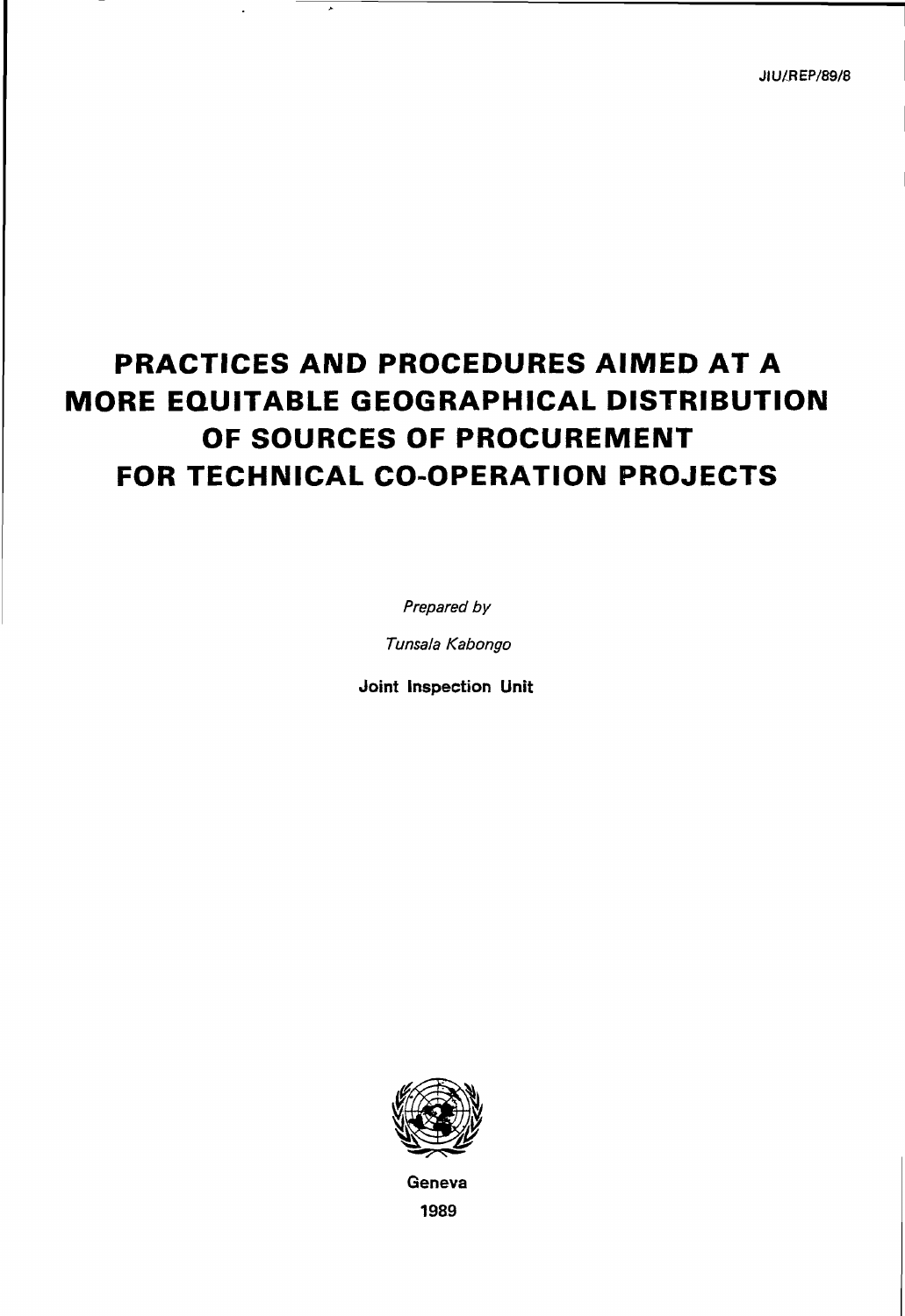# PRACTICES AND PROCEDURES AIMED AT A MORE EQUITABLE GEOGRAPHICAL DISTRIBUTION OF SOURCES OF PROCUREMENT FOR TECHNICAL CO-OPERATION PROJECTS

Prepared by Tunsala Kabongo Joint Inspection Unit

# TABLE OF CONTENTS

|                                      |     |                                                                                       | Paragraphs              | Page              |
|--------------------------------------|-----|---------------------------------------------------------------------------------------|-------------------------|-------------------|
| Ι.                                   |     | BACKGROUND AND EXPOSITION OF THE PROBLEM                                              | $-11$<br>$\mathbf{1}$   | $\mathbf{1}$      |
|                                      | (a) | The problem                                                                           | $\mathbf{1}$            | $\mathbf{1}$      |
|                                      |     | (b) Origin of the study                                                               | $\overline{2}$          | $\mathbf{1}$      |
|                                      |     | (c) Setting of the study: recent discussion                                           |                         |                   |
|                                      |     | in United Nations bodies                                                              | 3 <sup>1</sup><br>$-6$  | $\mathbf{1}$      |
|                                      | (d) | Focus and methodology of the study                                                    | 7 <sup>7</sup><br>$-11$ | $\overline{2}$    |
|                                      |     | II. EFFORTS UNDERTAKEN BY THE UNITED NATIONS                                          |                         |                   |
|                                      |     | SYSTEM TOWARDS A SOLUTION OF THE PROBLEM                                              | $12 - 50$               | 4                 |
|                                      | (a) | Evolution of policy                                                                   | $12 - 20$               | 4                 |
|                                      |     | The under-utilized major donor countries<br>(i)                                       | $13 - 16$               | 4                 |
|                                      |     | (ii)<br>The developing countries                                                      | 17<br>$-20$             | 4                 |
|                                      | (b) | Operations                                                                            | $-49$<br>21             | 5                 |
|                                      |     | $(i)$ General                                                                         | $21 - 23$               | 5                 |
|                                      |     | (ii) Identification of supply sources                                                 | $24 - 36$               | 6                 |
|                                      |     | (iii) Development of a reliable statistical                                           |                         |                   |
|                                      |     | data base on purchases                                                                | 37                      | 8                 |
|                                      |     | (iv) Decentralization                                                                 | $38 - 39$               | $\mathbf{9}$      |
|                                      |     | (v) Price preferential for indigenous goods<br>and services purchased from developing |                         |                   |
|                                      |     | countries                                                                             | $-43$<br>40             | 9                 |
|                                      |     | (vi) Financial regulations and rules                                                  | $-45$<br>44             | 10                |
|                                      |     | (vii) Target setting                                                                  | 46<br>$-49$             | 10                |
| III. CONCLUSIONS AND RECOMMENDATIONS |     |                                                                                       | 50<br>$-51$             | $12 \overline{ }$ |

ANNEX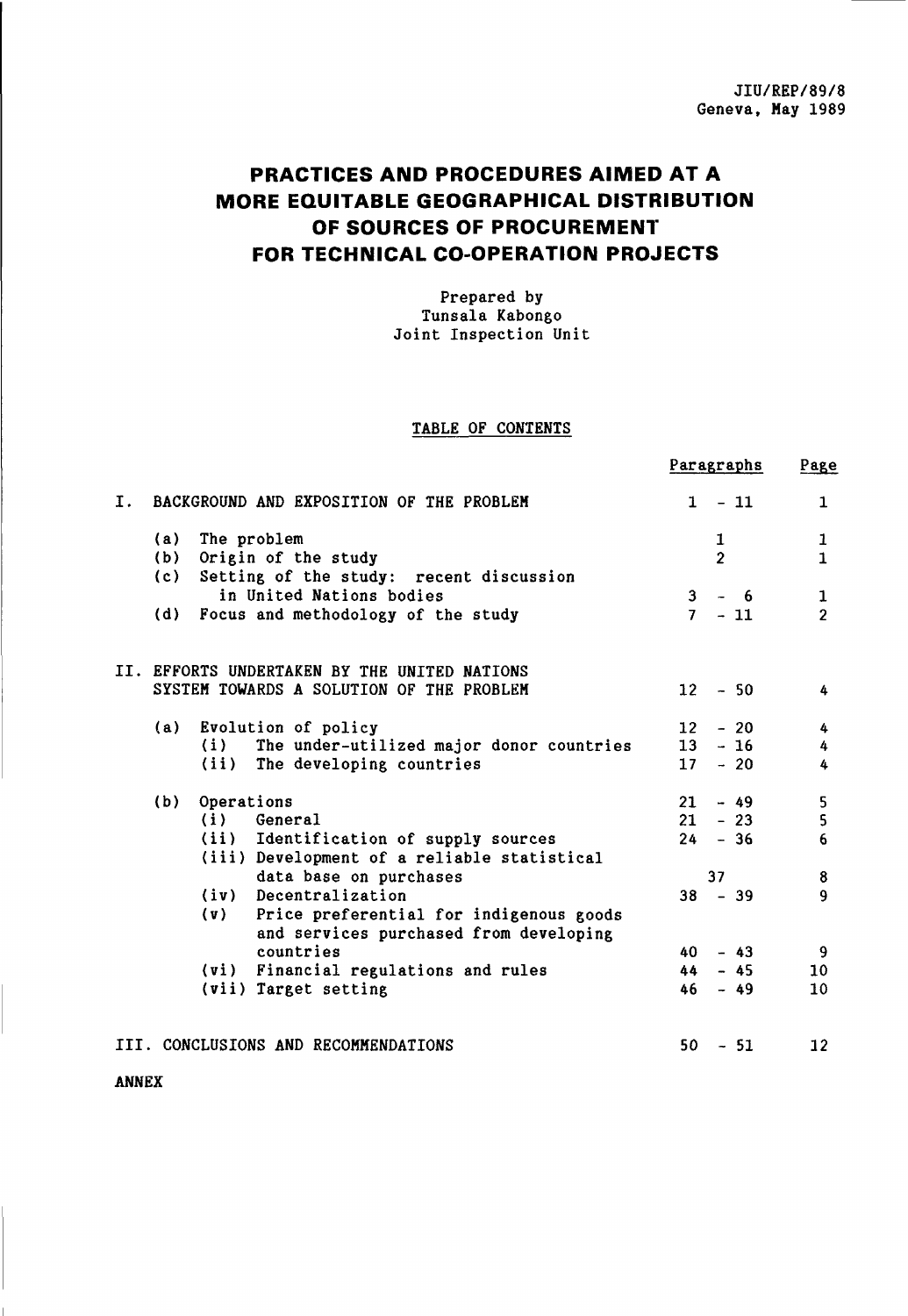# I. BACKGROUND AND EXPOSITION OF THE PROBLEM

#### (a) The problem

1. Traditionally, goods and services procured by organizations of the United Nations system have been largely from the industrialized countries. The system has been working towards redressing this imbalance by seeking ways to increase procurement from the developing countries, and from those major donors who are perceived as not having a share of purchases commensurate with their overall contribution to programmes. Success has been limited.

#### (b) Origin of the study

2. The United Nations Development Programme requested the Joint Inspection Unit to consider preparing a study on the problem. Having considered the request, the JIU decided, in January 1988, to include in its work programme a study entitled "Practices and procedures aimed at a more equitable geographical distribution of sources of procurement for technical co-operation projects".

# (c) Setting of the study: recent discussion in United Nations bodies

3. Some months prior to this, at the forty-second session of the United Nations General Assembly, the Second Committee had focussed on the subject. The result was a highlighting of the issue in the Assembly's omnibus resolution on operational activities for development (resolution 42/196 of 11 December 1987), particularly through operative paragraphs 27, 28 and 29 cited below.

"27. Requests the Director-General for Development and International Economic Co-operation to consult with recipient countries and the relevant funding and executing agencies of the United Nations system and make recommendations for innovative, practical and effective measures to increase substantially the procurement from developing countries in the operational activities of the United Nations system, taking into account the need for the full implementation of the preferential arrangements for these countries and making maximum use of national institutions and firms, and giving due regard to regional comparative advantages, consistent with the principle of competitive international bidding and maximum effectiveness;

28. Considers in that respect that the data base on which to assess procurement trends system-wide needs significant improvement, and requests the Director-General, in consultation with the executive heads of the organizations of the United Nations system concerned, to develop proposals for common practices within the United Nations system for the compilation and reporting of procurement information related to operational activities, including information on the sources of experts, training, services and equipment;

29. Affirms that all countries should have equal opportunities and access to the procurement process of operational activities of the United Nations system and that the flow of information on procurement opportunities, including competitive international bidding, and on countries' capacities and offers should be facilitated as appropriate and that the information should be made available to all interested countries, all of which would facilitate obtaining the desired increase in the procurement from all sources, including under-utilized donor countries;"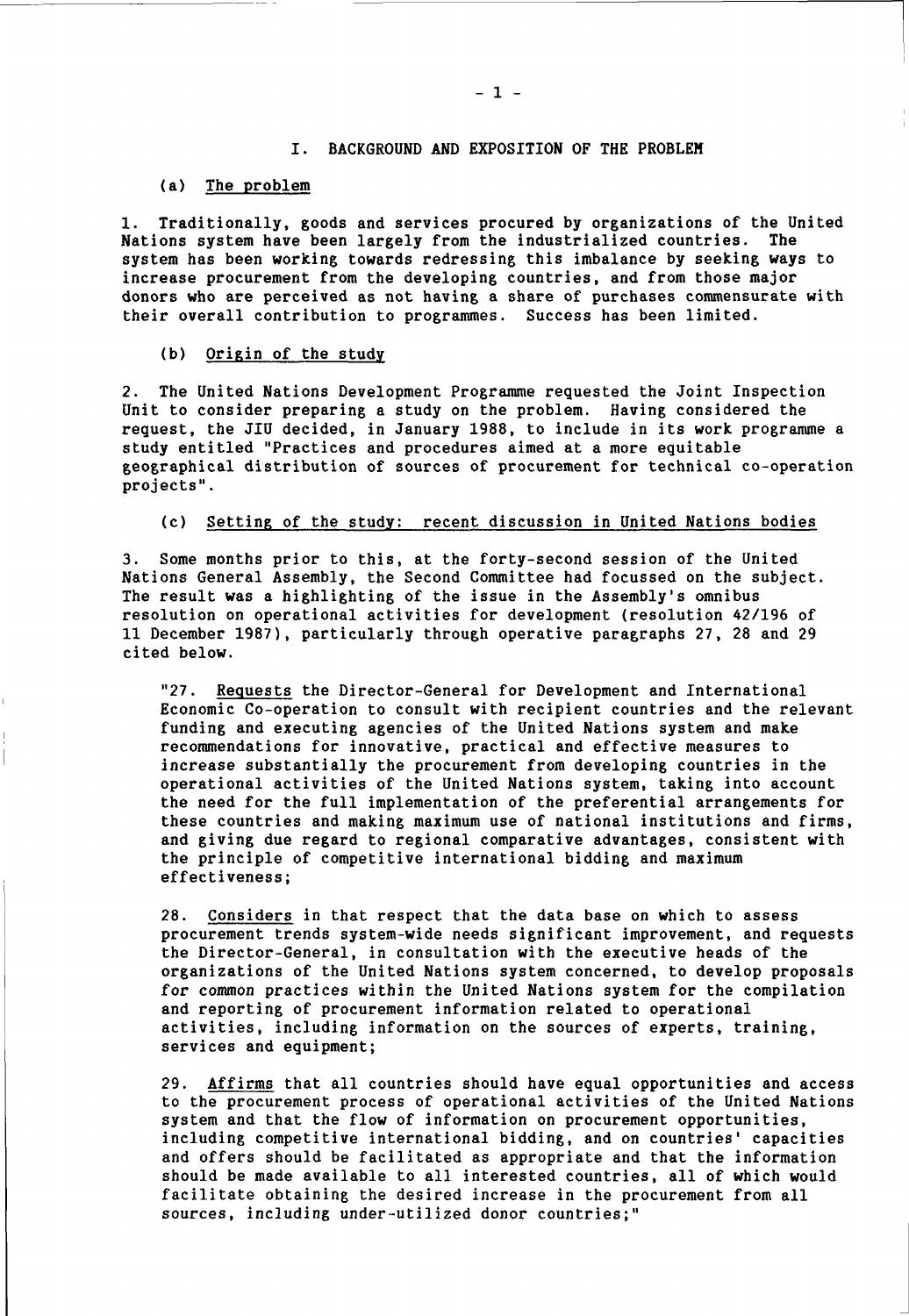4. Shortly thereafter, in March 1988, the UNDP Administrator prepared a report (DP/1988/20) for the thirty-fifth session of the UNDP Governing Council which dealt with steps to increase procurement from developing and under-utilized major donor countries. As an adjunct to the report, procurement statistics for the year 1987 were provided in a separate document. These two documents were prepared by the UNDP Administrator pursuant to Governing Council decisions 87/19 of 18 June 1987 and 87/46 of 19 June 1987.

5. Having considered document DP/1988/20, the Governing Council, through its decision 88/20 of 1 July 1988, decided to call upon agencies of the United Nations system to continue to provide to the Inter-Agency Procurement Services Unit (IAPSU) full statistical information on their procurement activities and to cooperate fully with IAPSU with a view to enhancing the utility of this information. The decision also reaffirmed the need to take concrete measures towards achieving equitable geographic distribution of procurement through increased utilization of supply sources from developing and under-utilized donor countries, consistent with the principle of international competitive bidding and the procurement regulations of the United Nations system, and with maximum effectiveness, with due regard to the full implementation of the preferential arrangements for developing countries.

6. In an allied decision, 88/21 of 1 July 1988, the Governing Council recognized the efforts of IAPSU in promoting procurement from developing countries, including the production of country-specific binders providing information of goods and equipment available to the United Nations development system. The decision calls upon IAPSU to intensify its assistance to developing countries wishing to increase their involvement in the procurement activities of the United Nations system.

#### (d) Focus and methodology of the study

7. It is evident from the foregoing that JIU has been requested to address the problem at a time when old mandates have been reaffirmed and new mandates given, when the whole system has been galvanized into action, and when the Director-General for Development and International Economic Co-operation is preparing a report on the matter for submission to the forty-fourth session of the General Assembly. JIU's approach to the problem has accordingly been influenced by all these factors.

8. Document DP/1988/20 of 15 March 1988, mentioned above, is a factual presentation of what the United Nations system was doing through that date in its attempt to increase procurement from developing countries and from those major contributors to UNDP who are not perceived as enjoying an equitable share of the goods and services supplied to the Programme. The document does not however take an analytic look at these measures in order to assess both their potential and relative chances of success. The present JIU report attempts this. The report also comments upon, and assesses, where necessary, new approaches and problems experienced by the organizations since then. It suggests ways and means of making improvements in critical areas and makes appropriate recommendations.

9. In terms of the methodology used in preparing the study, a questionnaire was sent to all specialized agencies and organizations in the system, the replies to which provided the Inspector with updated information on the organizations' activities and measures taken by them.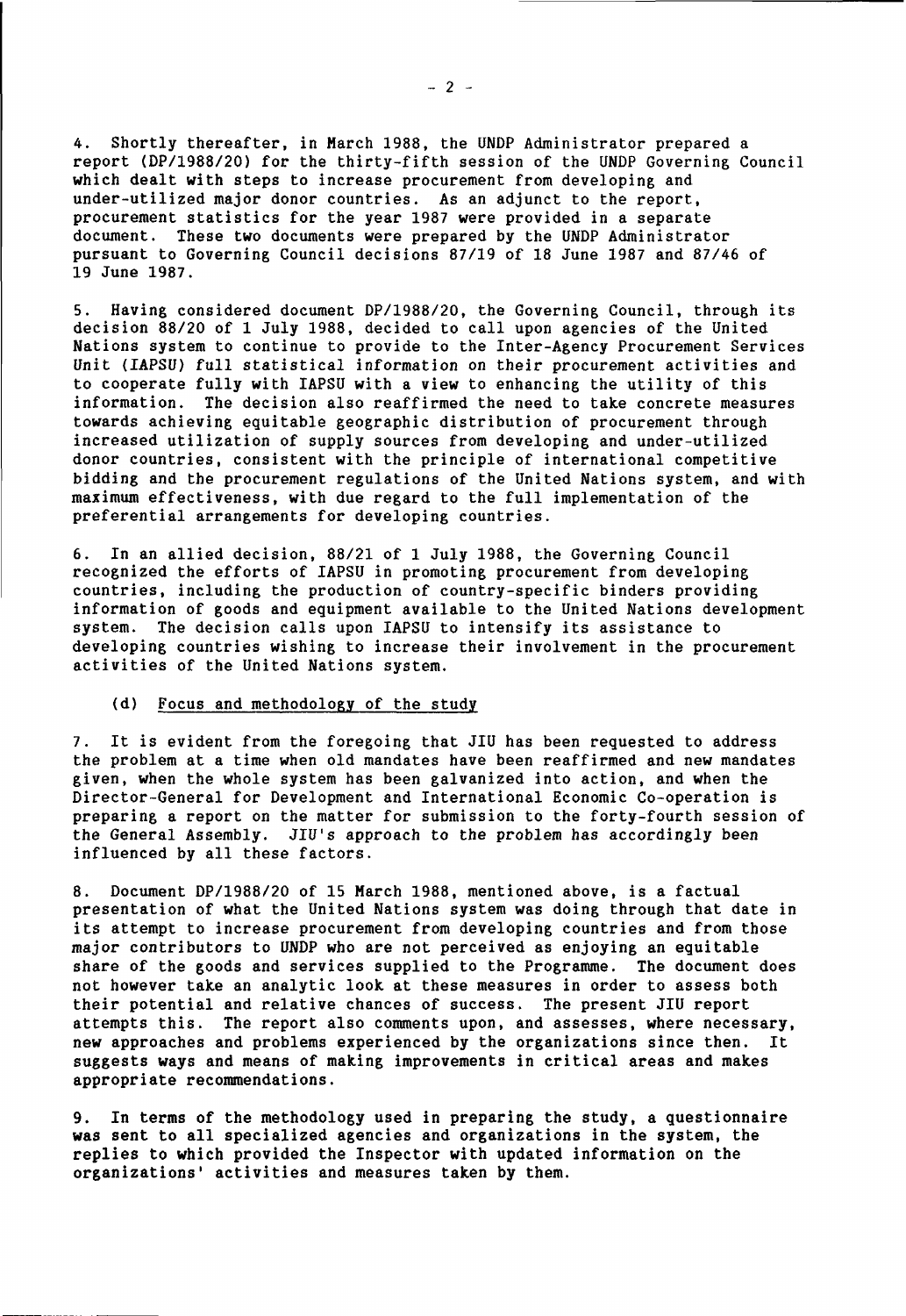10. The response to the questionnaire was good and the ideas and suggestions provided through this medium were valuable.

11. The Inspector visited the following United Nations organizations/offices: UNDP, including its Office for Project Services, UNICEF, the United Nations Department of Technical Co-operation for Development (DTCD) and the Office of the United Nations High Commissioner for Refugees. He also visited FAO, ILO, ITU, ITC, UNESCO and UNIDO. These organizations, together, account for approximately seventy per cent of the goods and services purchased by the system. The Inspector expresses his sincere appreciation to all for their contribution to the study.

 $\bar{\mathbf{r}}$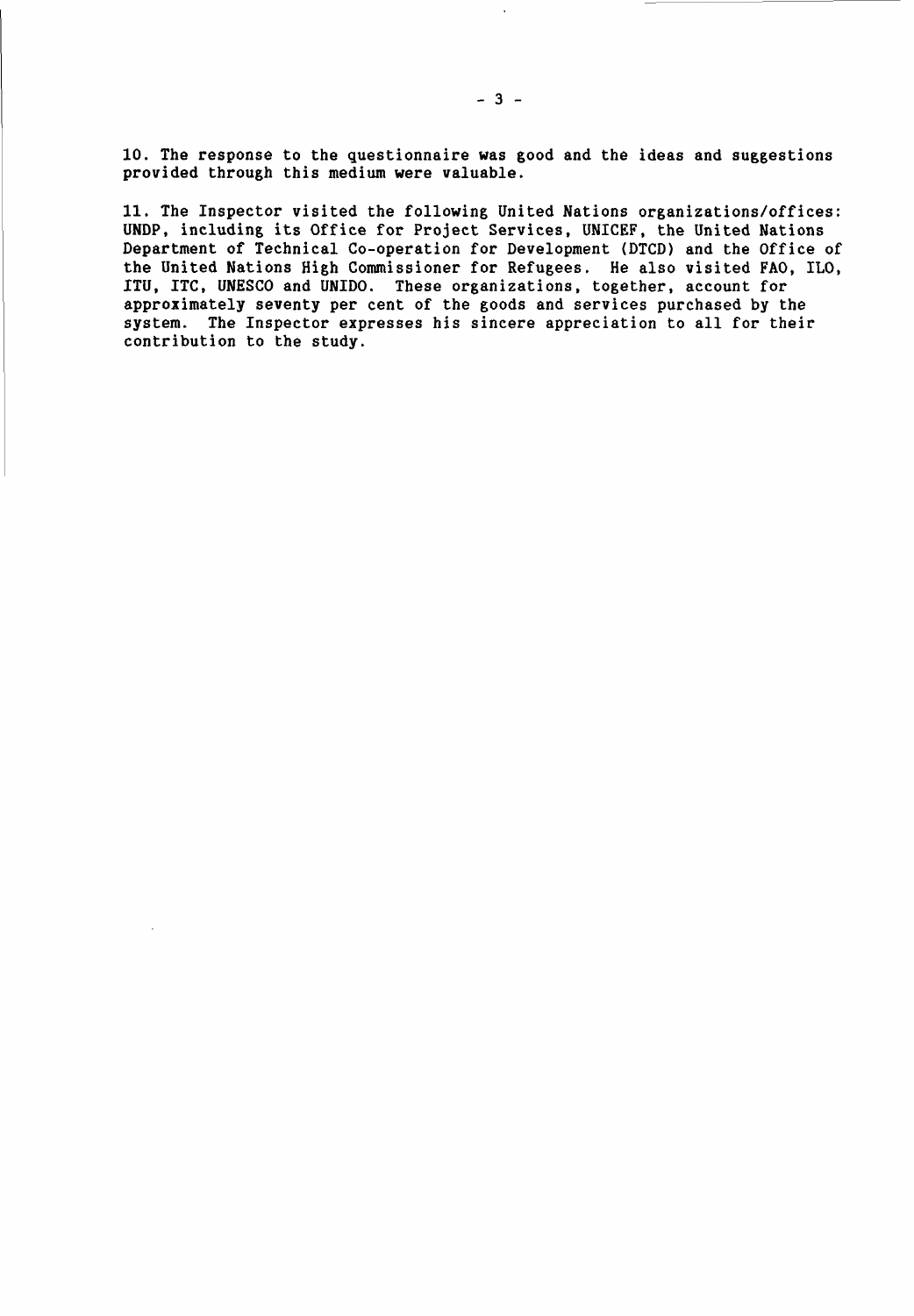# II. EFFORTS UNDERTAKEN BY THE UNITED NATIONS SYSTEM TOWARDS A SOLUTION OF THE PROBLEM

# (a) Evolution of policy

12. The imbalance in favour of the developed countries in supplying goods and services to the United Nations system has been recognized for more than three decades. It had been discussed continually in UNDP's predecessor programmes the Expanded Programme of Technical Assistance and the Special Fund. At that time, however, there was no sustained, systematic action to redress the disadvantageous position of the developing countries or those countries whose contributions to the Programme were considered under-utilized.

#### (i) The under-utilized major donor countries

13. In the late sixties and early seventies, with growing support for multilateralism and the UNDP, certain countries began to assume a larger share of the financing of the Programme at a time when the major contributor was reducing, comparatively, its financing. In the wake of this shifting of support came the realization that within the ranks of the developed countries (the major contributors to UNDP), certain major donors were supplying to UNDP programmes a volume of goods and services whose monetary value was, in relative terms, not commensurate with their overall contributions to the Programme.

14. Recognition first came through a build-up of the currencies of these countries which were not readily and fully convertible (at least in the form contributed to UNDP). Thus the UNDP was faced with a trio of problems: one, it was building up cash reserves it could not fully use (a currency management problem); two, UNDP was, as a result, not making optimal use of its resources for the purpose intended - the betterment of the lives of the peoples of the developing world; and, three, certain major donors were not getting what was perceived to be their equitable share of purchases made to carry out the Programme.

15. When these major contributors took the decision to increase their contributions and to ease convertibility arrangements, it was with an awareness that such action could ameliorate the first two problems. The third, however, would have to be the subject of special effort. Thus began a more intensive undertaking to increase the level of procurement from these countries which constitute the majority of the group that has come to be known as "the under-utilized major donor countries".

16. Action at the managerial level would appear to have preceded action at the legislative level since the Inspector finds the first official policy directive to increase the flow of goods and services from under-utilized major donor countries coming only in 1985. By decision 85/39, the UNDP Governing Council urged both its own Programme and the executing agencies to increase their efforts to expand the geographical distribution of the sources of supply, including under-utilized donors.

# (ii) The developing countries

17. The developing countries did not have the quid pro quo described in paragraph 15. As a group, they were perceived early on as merely passive recipients of aid, not as contributors to their own development process.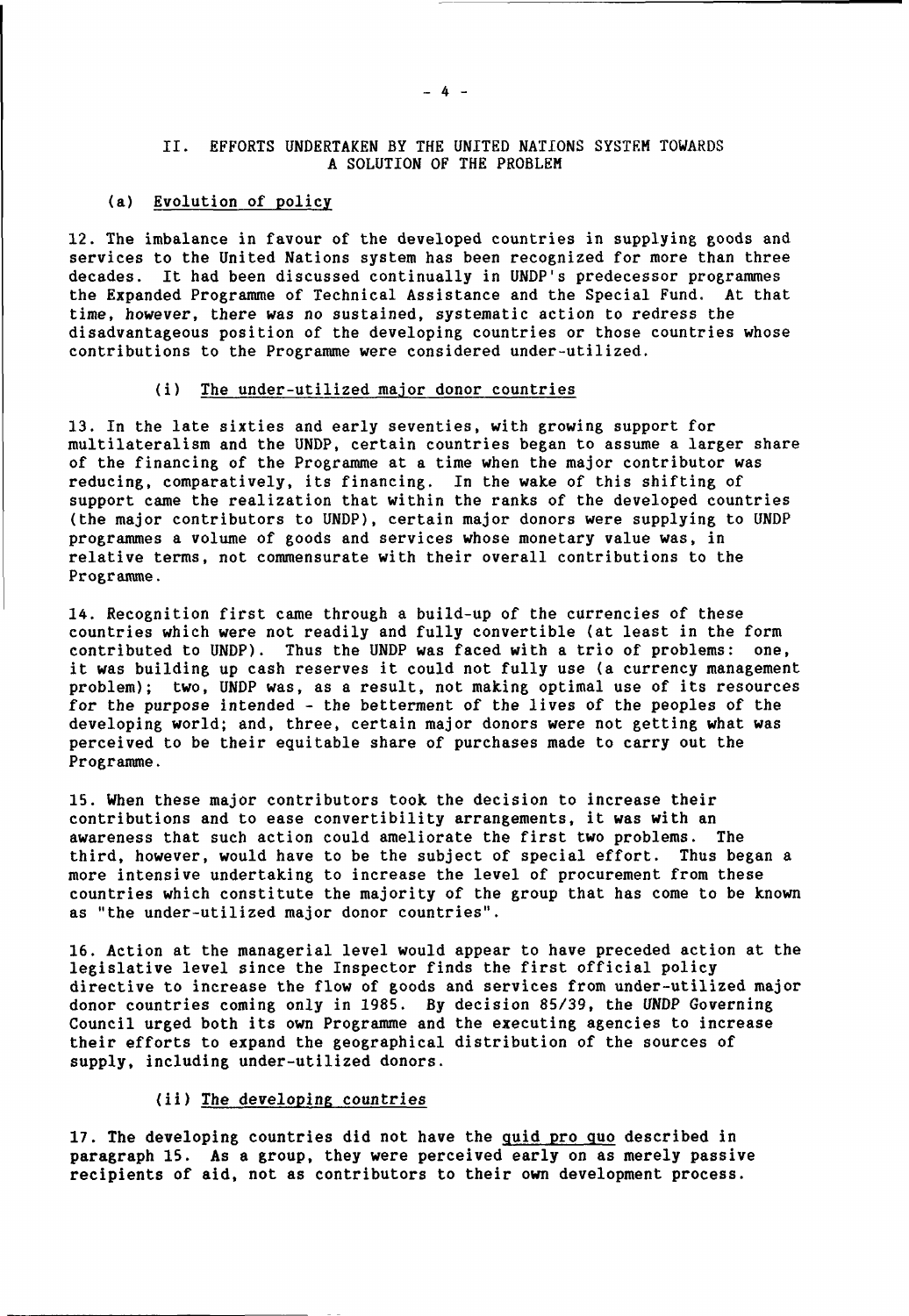Furthermore, developing countries presented, except in isolated cases, no problems of currency management. In any event, these soon vanished when addressed on a system-wide basis.

18. Nevertheless, recognition, at the policy level, that insufficient attention was being paid to increasing the level of procurement from the developing countries came much earlier in the context of fostering technical cooperation among developing countries. Increased procurement of indigenous goods and services was seen as one link in the chain of actions leading to the building of self-reliant economic societies.

19. The first UNDP decision on the subject was taken in 1976 when the UNDP Governing Council requested the participating executing agencies to cooperate fully with the Administrator of UNDP for the purpose of achieving practical application of technical cooperation among developing countries... and ... to give special consideration ... to ... the purchase of equipment and material from developing countries (decision 76/9). That decision also recognized the importance of having reliable data by virtue of its recommendation that the Administrator ... take the necessary measures for an early inclusion ... of appropriate information on equipment producers from developing countries in the (UNDP information referral) system - INRES. Other resolutions, pertinent or related, followed: Governing Council decisions 77/17, 77/42 and 80/46.

20. Thus, at the policy level, there has been a directive for 13 years to increase procurement from the developing countries, even if this directive came, obliquely, in the context of fostering technical co-operation among developing countries.

#### (b) Operations

#### (i) General

21. It has been reported that between 1975 and 1987 procurement has increased eight-fold from 2.5 per cent to around 20 per cent in the case of the developing countries and, in the case of the under-utilized major donor countries stood at roughly 11 per cent in 1987. Progress, the agencies say, has not come easily. They work hard at the job but, they assert, constraints are real. Indeed, these constraints, in respect of the developing countries, have been reported to the Governing Council by the Administrator in document DP/1987/19 (see annex). In the case of the under-utilized major donor countries, uncompetitive prices and the unresponsiveness of suppliers to invitations to bid are cited as particular difficulties. Nevertheless, Member States remain unsatisfied with results so far. In light of this, there has been, in the last three or four years, a flurry of activities and a battery of actions which seek to turn the situation around.

22. Member States are now fully aware that in a sense the United Nations system as a whole has gone into action and know what it is doing. While it may be tempting to sit back and await results, steps currently being taken need to be analyzed and constantly monitored to be sure that the greatest possible effort is concentrated on key areas and that time, energy and money are not wasted on less productive areas of endeavour. To this end, the various action points will be assessed and those steps requiring priority attention will be identified.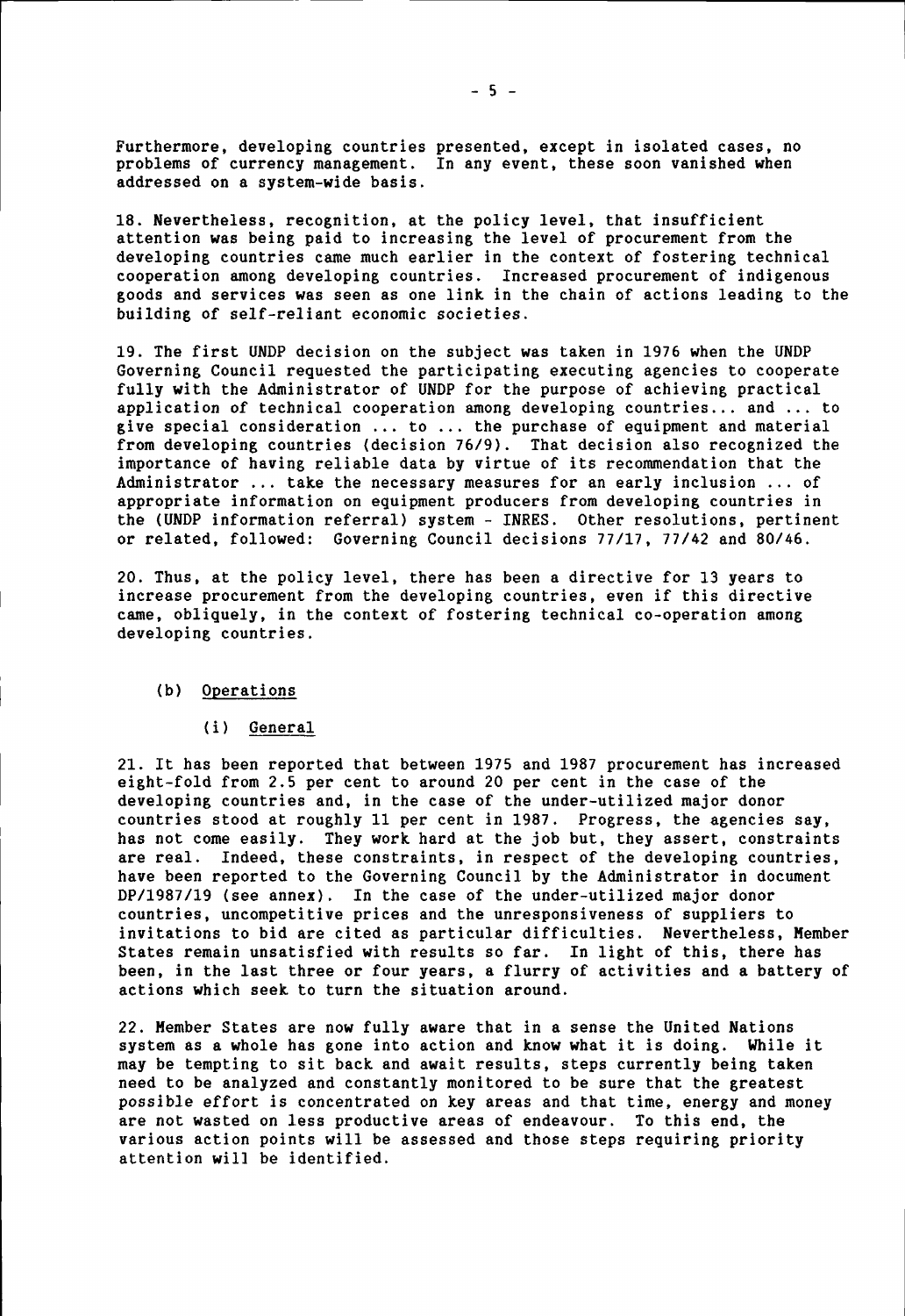23. The system has been travelling along a number of paths, both direct and indirect, to attain its objective. The steps are by now familiar having been described in document DP/1988/20 and in a report of the UNDP Administrator to be presented to the thirty-sixth session of the Governing Council. There are, nevertheless, a number of important actions which merit attention and comment.

# (ii) Identification of supply sources

24. The UNDP, through its Governing Council and IAPSU, has been a motivating and catalytic force in moving the system along in several areas. The identification of supply sources (and supplies) in developing countries is one of the more important since the dearth of such information is considered an obstacle on the road towards the objective of increased procurement from these countries. The Inspector gathers that within the next four years supply data could be gathered for some 15 to 20 countries and such information organized and stored in a data bank easily accessible to procurement officers and other users. He is impressed by the catalogues produced so far which have a recognized value beyond procurement by the United Nations system since they can be used by governments in their export promotion efforts, and by aid organizations including NGOs.

25. One could question the choice of countries, or for that matter any choice that were made, but what appeals to the Inspector is that practical effect has been given to a recognition that the developing countries function at different levels of capacity and capability and, therefore, it makes good managerial sense to limit the number of countries and to establish target countries.

26. Whilst the Inspector recognizes and supports this initiative as one that would produce benefits in the intermediate to long term, he believes that more immediate results will be obtained if current data are exploited more intensively. For example, he would want to believe that IAPSU as well as the system's procurement officers must be aware of a goodly number of common-user items which are available in developing countries but which continue to be purchased from developed countries for a variety of reasons, and which, therefore, could be targetted for investigation and eventual purchase from developing countries. Products might include vehicles, office equipment, construction equipment and tools. Such an approach should produce quicker results and be less costly. Therefore, an immediate advantage could be gained in identifying specific, big-ticket items (even items of smaller value) and matching them to developing countries rather than searching out what is being produced. Casting too wide a net to identify sources of supply might be politically expedient but it is economically unsound. It might broaden the geographic base but it might not necessarily lead to an increase in total procurement from developing countries.

27. As the Inspector is not entirely persuaded that the current data have been sufficiently explored he sees as a first step the fullest exploitation of available information. When this has been done, targets could be set for products as well as for supplying countries.

28. There is a further reason why the identification of supply sources should be approached with a degree of reserve. It is axiomatic that supply (in the current context, provided by the agencies through their suppliers) is of little import if there is no demand (from governments). Thus, it should follow that the paramount task is to create the particular demand sought in governments. In this connection the Administrator's report (DP/1988/20) had this to say: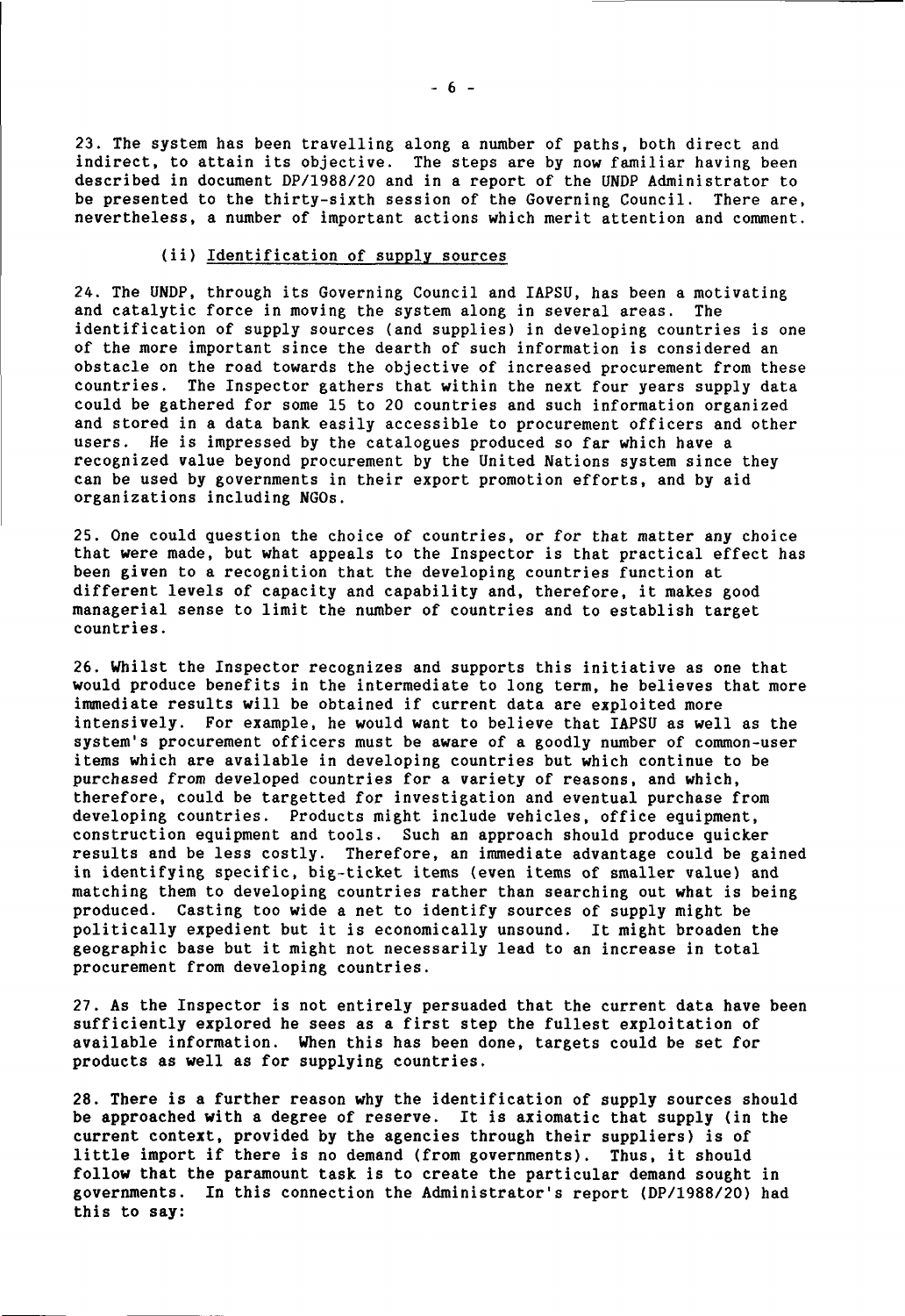"Some agencies make reference to a degree of resistance within recipient Governments to accept project inputs from other developing countries, a constraint which must be overcome if the agency efforts are going to produce the desired results" (paragraph 11);

"It is regrettable to note that Government officials in certain developing countries often prefer to pay a premium for procurement in traditional industrialized countries because of the perceived higher quality of the products" (paragraph 12); and

"It is worthy of note that both agencies and resident representatives independently mention the resistance of developing countries themselves to the procurement of goods and services from developing country origin as a constraining factor" (paragraph 13).

29. Two years earlier, in a similar report (DP/1986/24), the Administrator had drawn attention to "attitudes in some developing country Governments, often endorsed by international project personnel, which may favour goods and services from developed countries, deeming them to reflect the highest technology" (paragraph 5 (a)).

30. The Inspector cites these many statements because they would seem to impugn, at least on the surface, the imbalance in the attention being paid to supply identification over a demand-oriented strategy as a means of increasing procurement from the targetted groups. Given what has been cited above about the attitudinal barrier, the following two questions would seem pertinent: When supply has been identified, at no small cost, will there be demand? Will reluctant governments magically change their attitudes when confronted with a long list of goods and services which any particular developing country can provide?

31. The answer is obviously no. Thus it would seem prudent, in terms of time, money and energy, to mount a concentrated effort by the executing agencies and UNDP (through its resident representatives) towards gaining acceptance of developing country products by recipient developing countries. Failure (if there is), should be carefully documented and brought to the attention of the High Level Meetings on Technical Cooperation among Developing Countries and the Governing Council to determine whether the game is worth the candle.

32. A Member State benefitting from a technical cooperation project can influence the choice of suppliers. This applies both to government-executed projects and those carried out by the specialized agencies. Thus, if those who have the power of decision in this regard cannot be persuaded that the interest of their country as well as the interests of developing countries in general will be ultimately served (as an impetus to self reliance) by a shift in purchasing habits, the Inspector is convinced that the game is lost before it is begun.

33. It needs to be stressed that the issue is not merely one of a change in attitude or psychology. Governments say, with some justification, that in general:

- the quality of equipment from developing countries matches that of developed countries less often than desired;
- there is uncertainty concerning warranties on such equipment;

 $-7 -$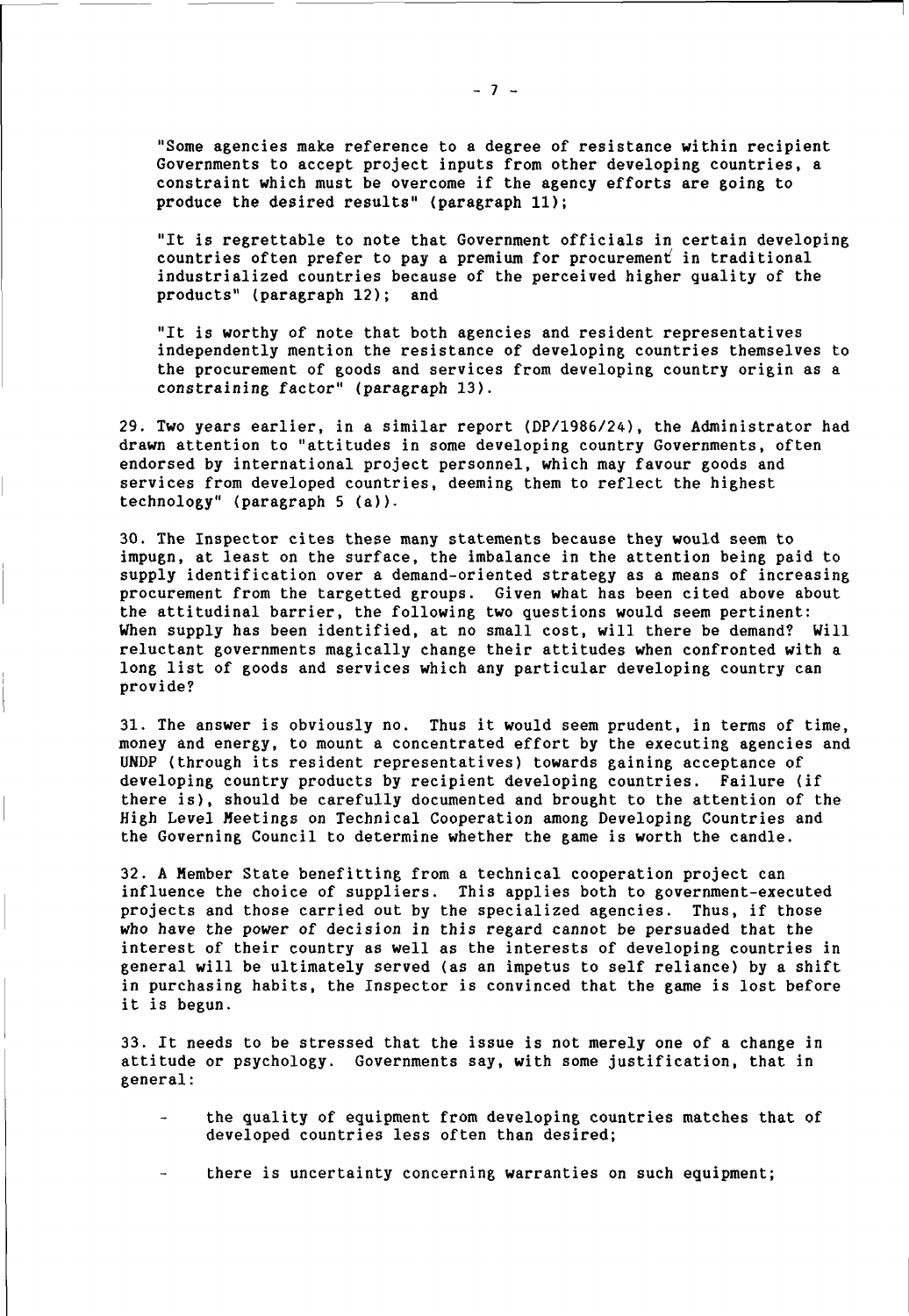- it is difficult to obtain after-sales service and spare parts from developing countries supplying the equipment; and
- there is difficulty in obtaining goods promptly from developing countries and there is a general failing to observe delivery deadlines due to problems relating to transport between developing countries.

34. These accusations, where true, can neither be wished away nor erased by platitudes. Agency and resident representatives, working as a team, must, in individual cases, whenever necessary, set aside the worst fears of governments through hard facts that, in the particular case at hand, their fears are unfounded. The Inspector believes that it is the best and perhaps the only viable way to succeed. It may be the toughest because it has to be devoid of generalities, and of appeals to emotion for developing country solidarity, although this latter point may not be without merit. It must also be persuasive enough to win over national managers and to convince them, in cases where equipment is a key component of a project, that use of such equipment will not lead to failure, thus leaving these managers open to criticism or worse.

35. The Inspector therefore recommends that a joint strategy in line with the above be developed by the UNDP and Agency secretariats, together with their field representatives, and put into action as the key step in increasing procurement from the developing countries.

36. Despite what has been said above concerning the attitude of governments (personified by national programme managers), it occurs to the Inspector that the assertion is not to be laid entirely at the doorstep of governments. International project managers are a powerful influence in the final determination of the source of equipment and should be recognized as such. The citation in paragraph 29 does attribute a role to them but understates that role. Recognition must be given to the fact that international personnel are themselves attracted towards the products, facilities and services of developed countries through familiarity among other reasons. None the less, such personnel have, over the years, gained considerable experience in different developing countries and this experience could be positively brought to bear on the choice of suitable products from these countries. Thus, the Inspector is of the view that greater attention must be paid to the influence of international project personnel, as well as Headquarters' technical staff, on the choice of equipment. The situation should be addressed at the highest level within organizations.

# (iii) Development of a reliable statistical data base on purchases

37. IAPSU has been entrusted with the coordinating role for this extremely important endeavour. The Inspector understands that there has been some difficulty, to date, in compliance by some agencies with UNDP Governing Council decision 87/19 (echoing General Assembly resolution 39/220) which requested agencies to ensure that the statistical data they submit reflect both country of procurement and country of origin as well as source of funds. The Inspector understands that there are a number of obstacles to be overcome but that solutions are being worked out. He is anxious to see them realized soon, for whilst it is obvious that the gathering and reporting of statistical data cannot by itself influence the level of purchases from either the developed or the developing group of countries, data which are consistent and are reported upon regularly may reflect trends directly influencing the purchasing objective sought.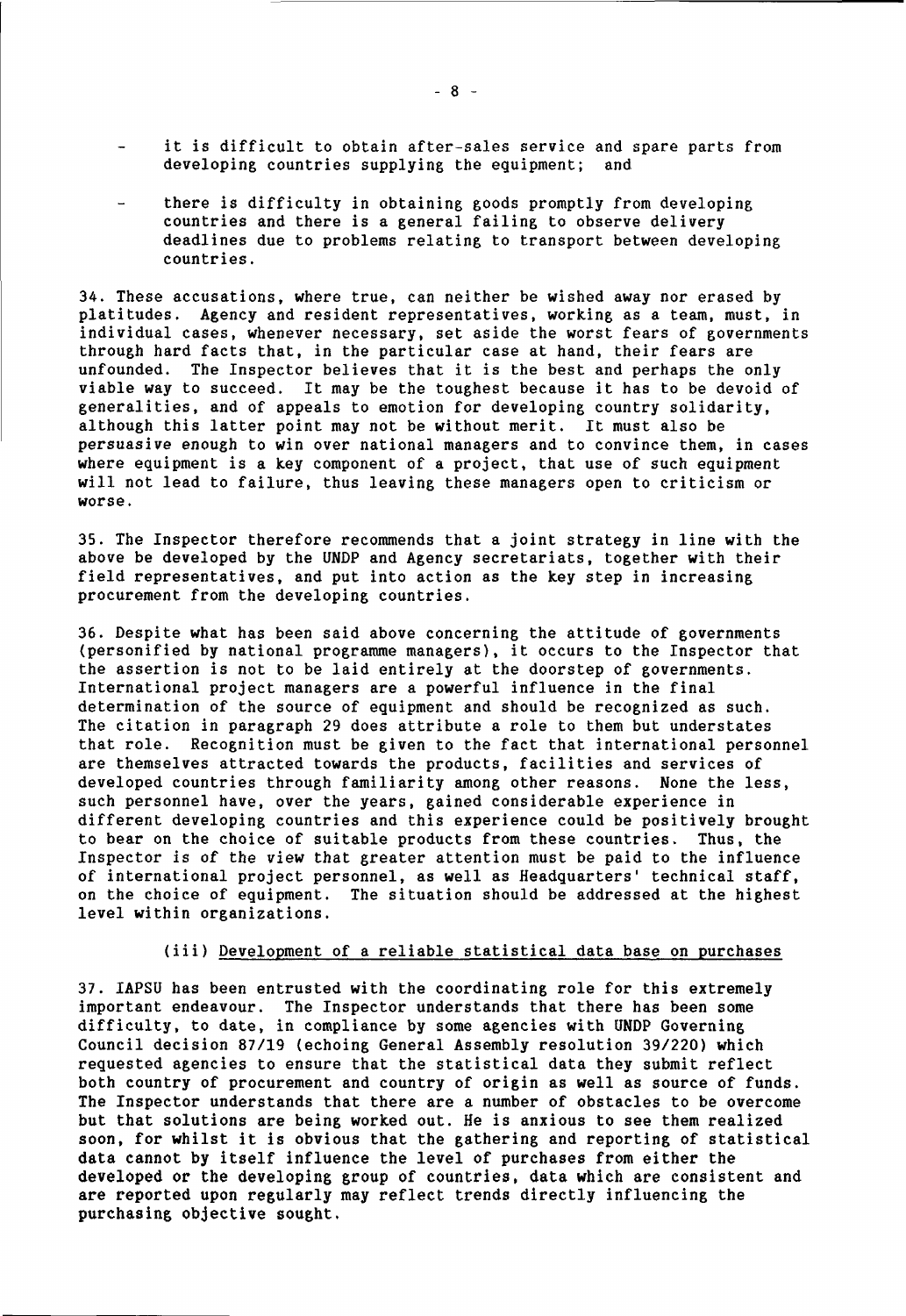# (iv) Decentralization

38. Many agencies have increased the level of purchases which can be made by their field offices without prior Headquarters' approval.

39. The JIU has for several years pushed for a conferring of greater authority and responsibility on offices away from Headquarters. It has considered this to be one way of speeding up the decision-making process and of getting swifter action at the operations level. The Inspector, therefore, deems this move a welcome sign, one which will have the certain effect of getting goods and services on site in more timely fashion, at less risk. Nevertheless, the Inspector would like to sound two notes of caution. First, whilst decentralized authority to field offices for an increased level of purchasing may well lead to an improvement in the monetary value of goods and services purchased in developing countries, it may not necessarily lead to an increased volume of goods and services from developing countries. This point relates to the "country of origin" issue recognized earlier in the discussion of statistical data. Second, prices of such goods and services in developing countries (particularly where there is a high foreign content) may well be much higher than those quotable under possible alternative arrangements. Consequently, this encouraging and welcome relaxation of central control should be watched carefully in terms of the possible superfluous cost to programmes.

# (v) Price preferential for indigenous goods and services purchased from developing countries

40. In the context of the TCDC mandate, Governing Council decision 77/42 of 30 June 1977 requests the Administrator, United Nations participating and executing agencies and regional commissions to grant, with the approval of a recipient country, preferential treatment up to 15 per cent of the purchase price in respect of local procurement of indigenous equipment and supplies of developing countries (operative paragraph 18). Nine years later, the Governing Council stressed that the agencies should observe the 15 per cent price preference in favour of procurement from developing countries in all projects financed by UNDP (decision 86/25 of 27 June 1986, operative paragraph 4).

41. It has not been made clear to the Inspector how solid an effort executing agencies have made to implement the above decisions. He has, however, been left with the impression that results have not been encouraging.

42. The Inspector has been given to understand that recipient governments have balked at the additional 15 per cent cost. This comes as no surprise. If there is any validity to the assertion that these governments prefer, for whatever reason, goods and services produced in the industrialized countries and, as stated in paragraph 28, are willing to pay a premium for such goods and services, the question may legitimately be asked why then would they be willing to pay a premium for goods and services they would rather not have in the first place. From this perspective, the 15 per cent premium would appear unlikely to succeed.

43. The Governing Council's decision to authorize a 15 per cent price preferential makes perfect sense when viewed as giving an edge to the supplying developing countries. But when the coin is reversed, it leads to difficulty under the present system of programme financing where the recipient countries' budgets are charged with the full cost of goods and services including the 15 per cent premium. If, then, the preferential pricing scheme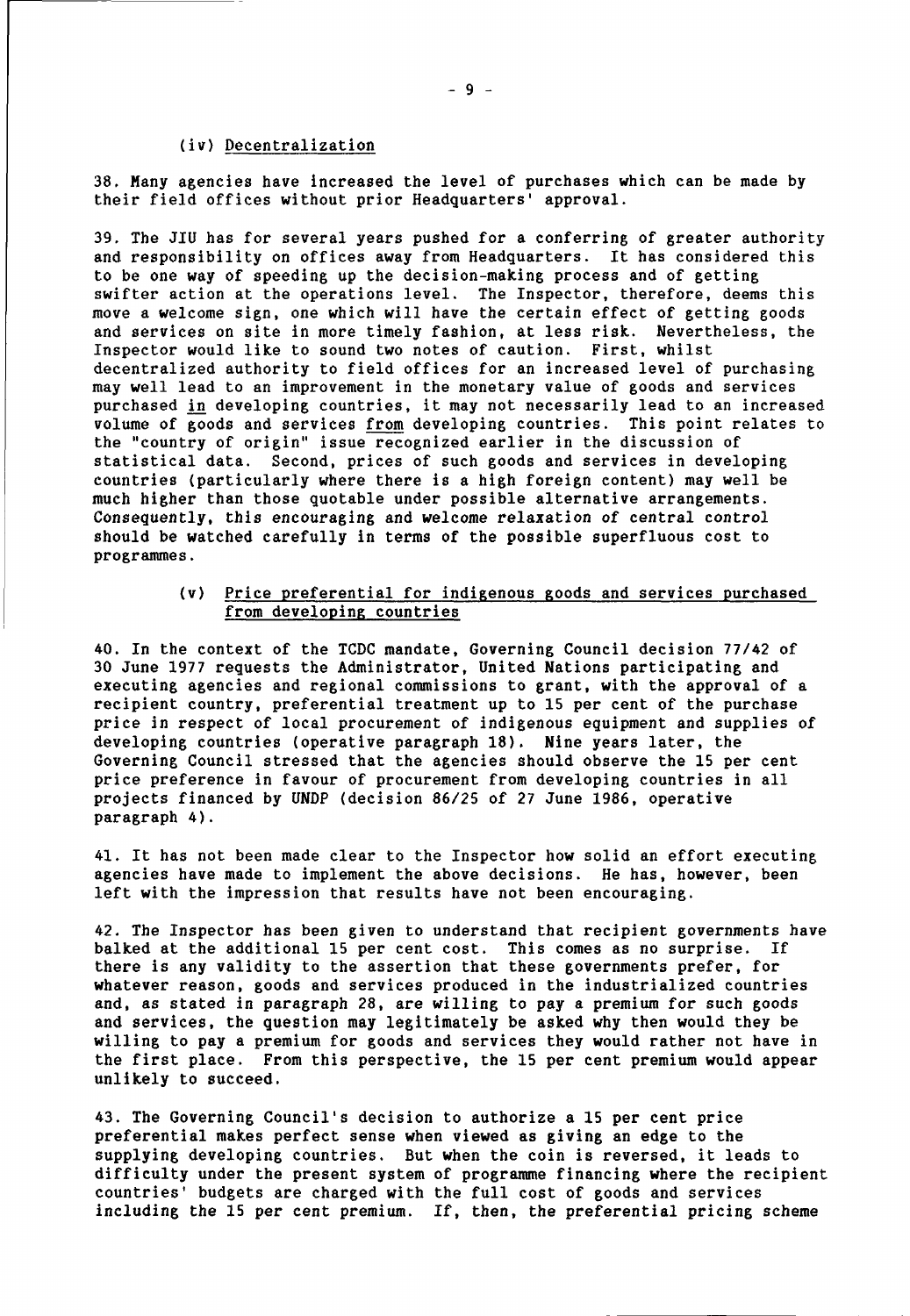is to have a fair chance of success and not remain a disincentive, a new measure must be introduced. In the case of UNDP projects, the individual project budget must be disburdened and a suitable home for the premium found elsewhere. The alternative is clear: failure of the preferential scheme. If, therefore, the UNDP Governing Council would deem the scheme worth continuing, and the Inspector favours this in the context of TCDC aims, one of the following financing alternatives could be chosen:

charge any appropriate current reserve account, widening its provisions if necessary;

set up a special reserve by charging the Programme's general resources at the beginning of each new quinquennial IPF cycle;

charge the Programme's general resources at the end of a financial year or at the end of each IPF cycle.

There may, of course, be other alternatives unknown to the Inspector.

# (vi) Financial regulations and rules

44. It has also been made known to the Inspector that organizations feel themselves handicapped in carrying out the preferential scheme because the requirements conflict with their financial regulations and rules. The Inspector does not quite understand why this should pose an insurmountable problem vis à vis organizations' financial regulations and rules since these normally provide for exceptions or modifications to competitive bidding, among other exceptions. To cite one example, in the case of the United Nations there are eight general exceptions to calling for bids or proposals. Moreover, General Assembly resolution 32/182 of 19 December 1977 had requested the Administrator of the UNDP and the executive heads of participating and executing agencies... to formulate for approval, as appropriate, by the inter-governmental bodies concerned, suitable changes in their rules, regulations, procedures and practices for recruiting experts and consultants, placing fellows, awarding subcontracts and procuring equipment and supplies in order to utilize fully the capacity of and develop the potential existing in developing countries (operative paragraph 4).

45. The Inspector suggests that any remaining impediments to the implementation of the above objectives should be removed by causing financial regulations and rules to be amended either by the executive heads of the organizations, where possible, or by the legislative bodies of the organizations affected.

# (vii) Target setting

46. One of the things which particularly struck the Inspector was the absence of a widespread use of targets among the executing agencies. It came to him as a surprise also that the system had never set itself an overall goaJ but continued to speak in an abstract way about increasing procurement from desired sources.

47. The Inspector makes mention of this because, as was seen in paragraph 21, procurement stood in 1987 at 20 per cent and 11 per cent for the developing countries and for the under-utilized major donor countries, respectively If the increase over time to today's level of procurement is inadequate, what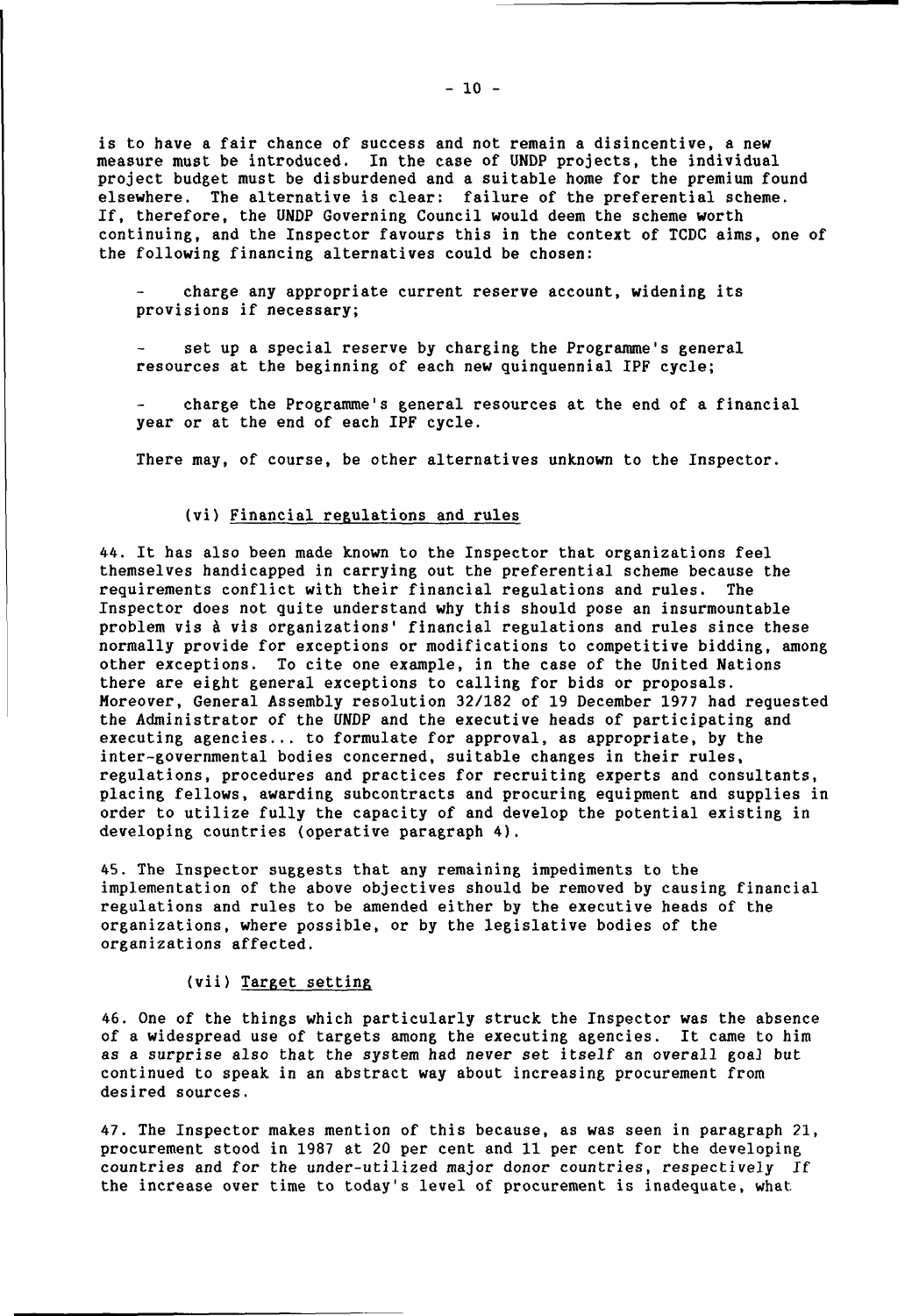then is considered to be a desirable level? At what target should the system aim? Is the system ready to accommodate a dramatic shift away from the developed countries to developing countries?

48. In this connection, the Inspector was particularly pleased to learn of the following decision taken by UNIDO's Industrial Development Board at its Fourth Session in October 1988:

"d. Requested the Director-General to have recourse to the greatest possible extent to experts, services and equipment from developing countries in technical cooperation projects of UNIDO in order to substantially increase - to a minimum share of 25 per cent - the share of the total contract value and equipment purchased by the Organization from those countries, in the shortest possible time." (IDB.4/Dec.l5).

49. The Inspector is of the view that the United Nations General Assembly and/or the UNDP Governing Council should establish realistic goals for both the developing countries and the under-utilized major donor countries. These goals would be subject to periodic review. They would serve as a guide for each organization to establish individual targets pegged at a level consonant with the circumstances particular to that organization. Within its developing countries' target, each organization might consider it useful to establish regional targets. Executive Heads would be requested to report periodically to their governing bodies on progress made.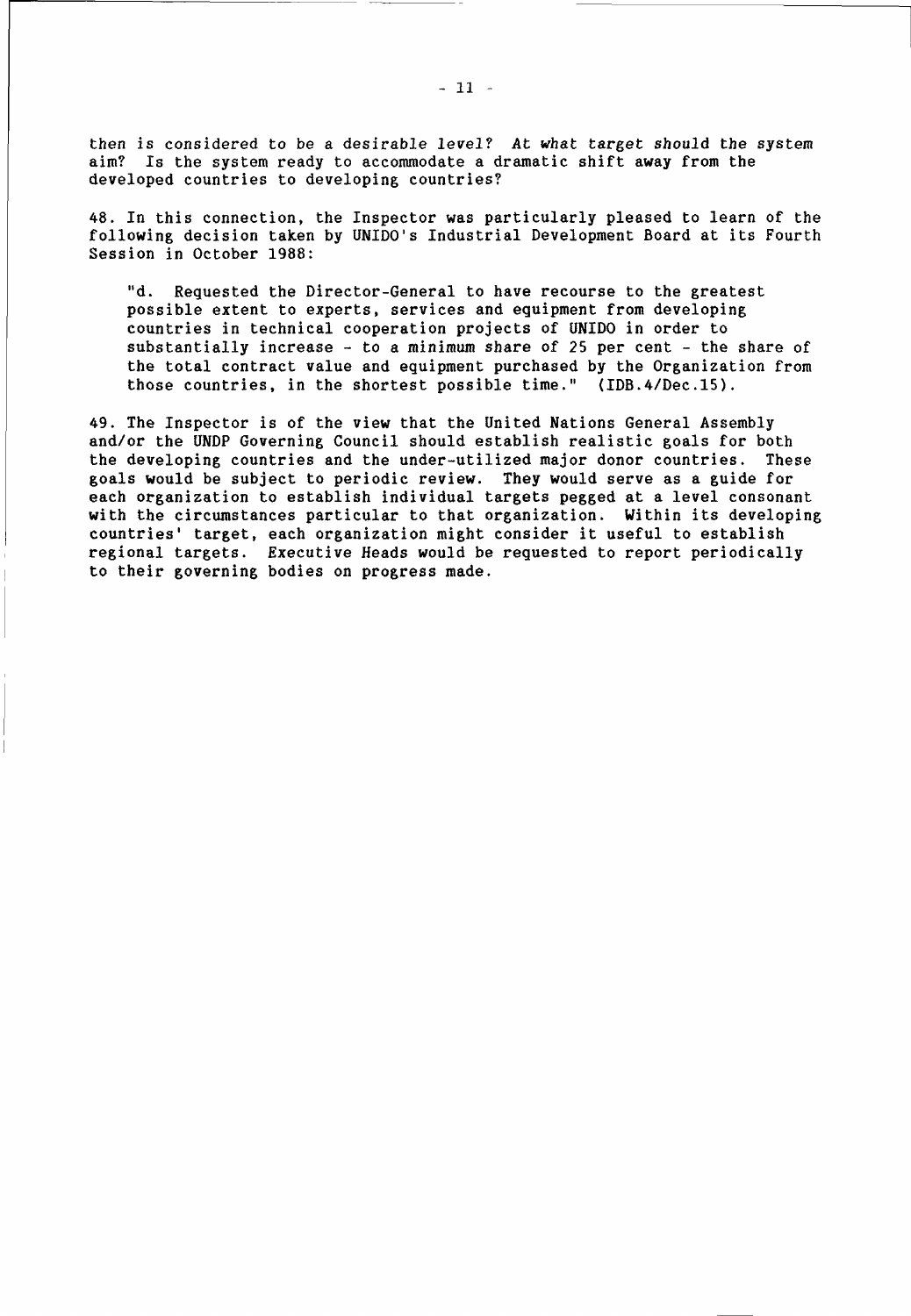# III. CONCLUSIONS AND RECOMMENDATIONS

50. The following key actions must be addressed immediately if there is to be a speeding up of progress towards the system's general objective:

First, the general objective must be made specific through quantification so that the system can sets its sights on, and, having developed and introduced the most appropriate tactics, move towards a defined target.

The General Assembly and/or the UNDP Governing Council should establish specific procurement targets for both the developing countries and the under-utilized major donor countries (paragraphs 46 to 49). RECOMMENDATION ONE;

Second, the principal effort must be demand-oriented. The attitude of governments, international personnel and national project managers towards goods and services from developing countries must change;

UNDP and its executing agencies should develop a joint strategy to alter the attitudes of governments and international project personnel as described in paragraph 34 (paragraphs 28 to 35). RECOMMENDATION TWO;

Third, a number of common-user products should be selected immediately for target purchasing (paragraphs 26 and 27). RECOMMENDATION THREE;

Fourth, there should be a reaffirmation by the executive heads of the organizations of their commitment to the objective established and this commitment should be made known to those intimately concerned with carrying out actions to solve the problem, in particular to technical staff of Headquarters' substantive departments and to international project staff, both of which groups can influence procurement directly, and to procurement officers (paragraph 36). RECOMMENDATION FOUR;

Fifth, executing agencies must ensure that their data base includes information on the country of origin of goods and services procured. Such information should be sought from suppliers as a regular feature of the procurement action (paragraph 37). RECOMMENDATION FIVE.

51. The above five key actions should be supplemented by other important but less immediate actions. Several of these are underway or have been suggested to the Inspector as useful.

The compilation of country supply catalogues should continue.

There should be a continuous effort through field representatives, chief technical advisers, project managers and national directors to identify sources of supply in developing countries.

Information and training meetings and seminars for potential suppliers should continue to be organized.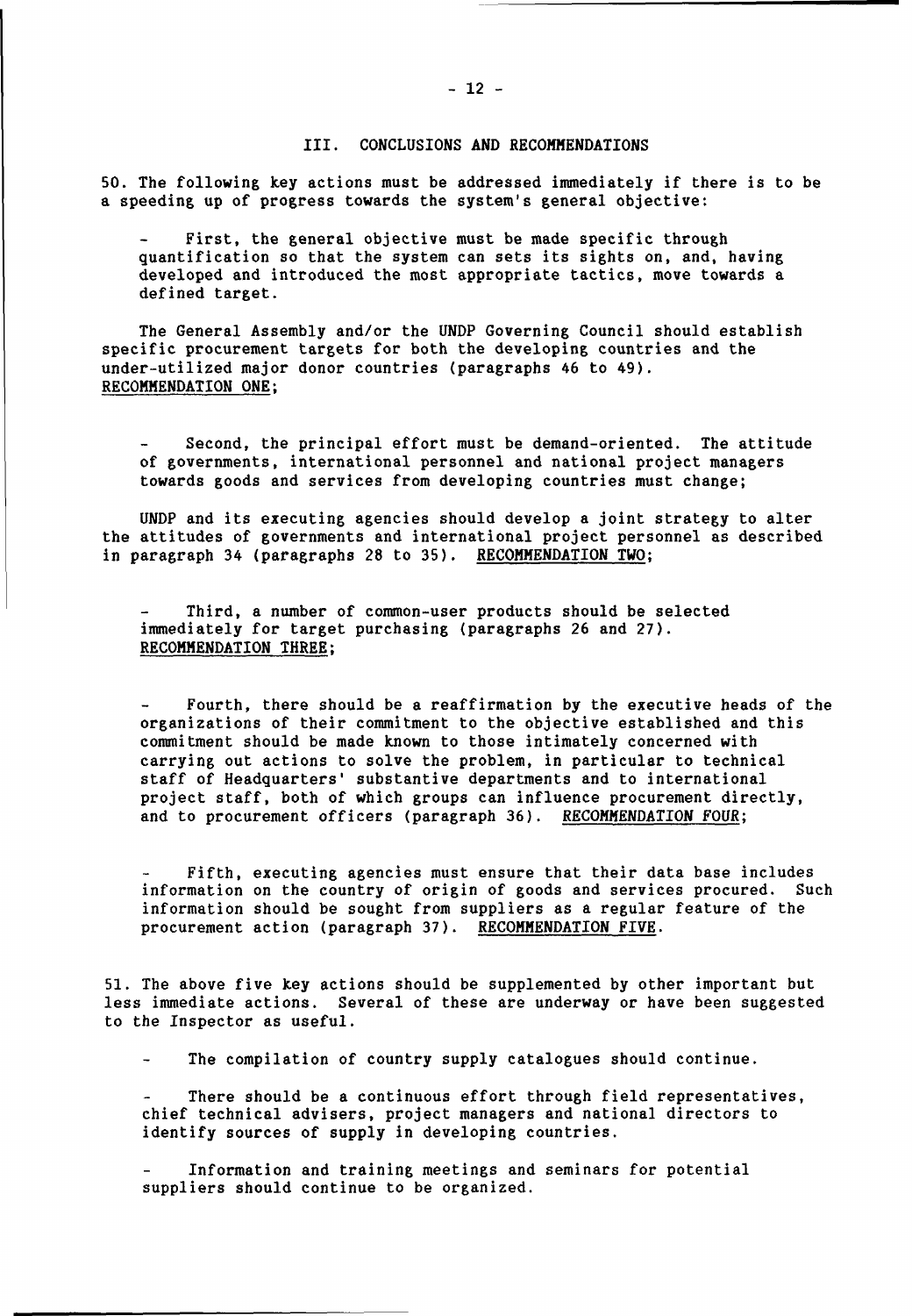Project documents could identify equipment for purchase from the target groups.

 $\cdots \cdots \cdots$ 

Increased contact and cooperation between organizations of the system  $\overline{\phantom{a}}$ and Chambers of Commerce, Trade Councils, etc., should be encouraged.

Procurement offices should be involved at the project formulation  $\sim$ level and not after the document has been signed.

Invitations to bid or price comparisons should, to the extent possible, include suppliers from the target groups.

 $\overline{\phantom{a}}$